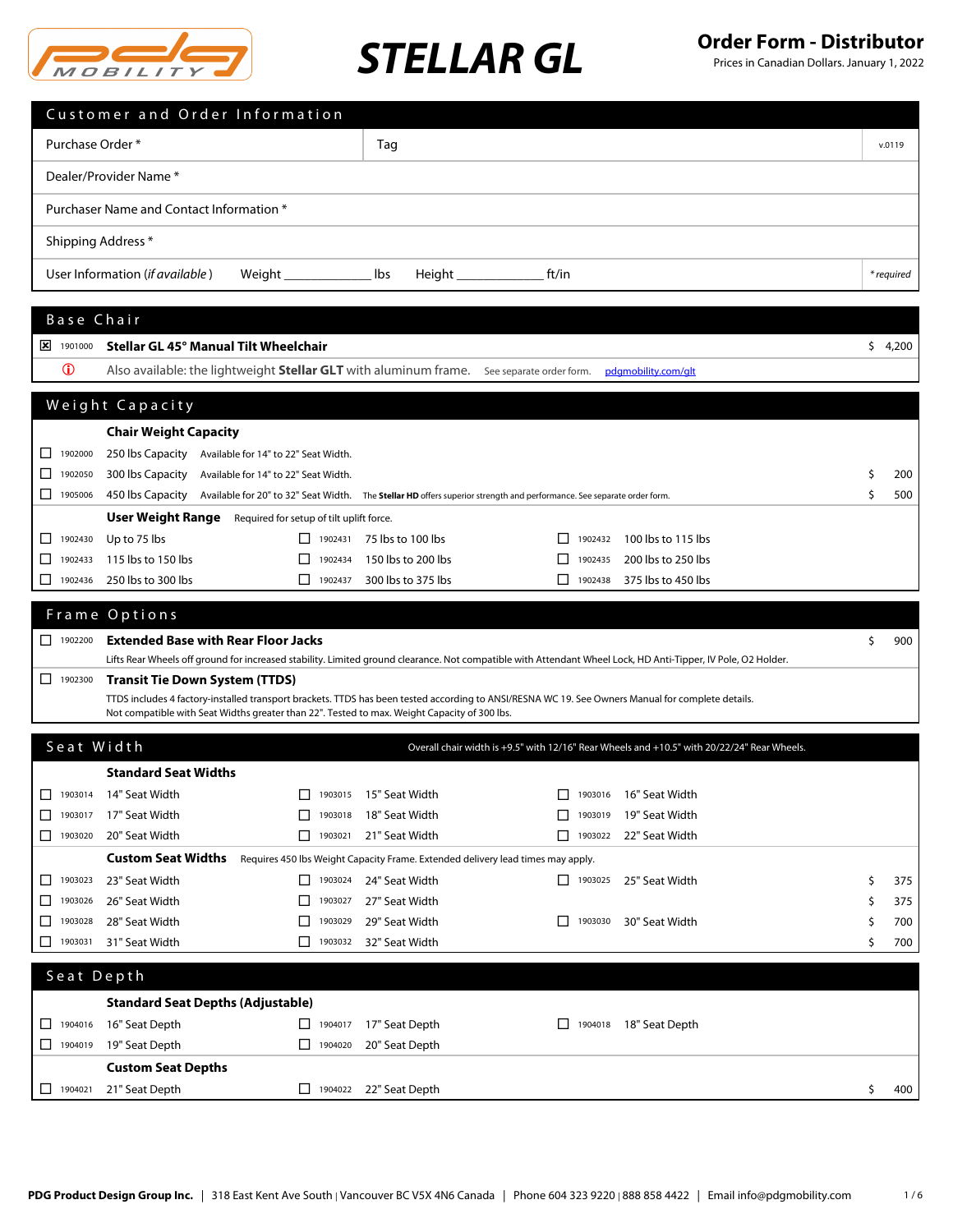

Prices in Canadian Dollars. January 1, 2022

|                               | Frame Color                                                                           |                    |                                                                                                                                                          |                |                           |           |
|-------------------------------|---------------------------------------------------------------------------------------|--------------------|----------------------------------------------------------------------------------------------------------------------------------------------------------|----------------|---------------------------|-----------|
|                               | <b>PDG Premium Colors</b>                                                             |                    |                                                                                                                                                          |                |                           |           |
| 1905000<br>ப                  | <b>Tracer Red</b>                                                                     | 1905001<br>$\Box$  | Gloss Black Shimmer                                                                                                                                      | 1905002        | Silver                    |           |
| 1905003<br>ப                  | <b>Fine Texture Black</b>                                                             | ⊔<br>1905004       | Orange Fusion                                                                                                                                            | 1905005<br>ப   | Karl's Imagination        |           |
| 1905006<br>ப                  | <b>Blue Shimmer</b>                                                                   | 1905007<br>⊔       | Gloss White                                                                                                                                              | ப<br>1905008   | Dark Titanium             |           |
| 1905009<br>ப                  | Geyser Green                                                                          | □<br>1905010       | Lollypop Blue                                                                                                                                            | □<br>1905011   | Lollypop Red              |           |
| 1905012<br>ப                  | <b>Bubble Gum Pink</b>                                                                | П<br>1905013       | <b>Berry Purple</b>                                                                                                                                      | П<br>1905014   | Daffodil Yellow           |           |
| 1905200<br>⊔                  | <b>Custom Color</b> Contact PDG for specifications.                                   |                    |                                                                                                                                                          |                |                           | \$<br>300 |
|                               |                                                                                       |                    |                                                                                                                                                          |                |                           |           |
| Armrests                      |                                                                                       |                    |                                                                                                                                                          |                |                           |           |
| $\boxed{\phantom{1}}$ 1906000 | <b>No Armrests</b>                                                                    |                    |                                                                                                                                                          |                |                           |           |
|                               | Single Post Height Adjustable Armrests                                                |                    |                                                                                                                                                          |                |                           | \$<br>295 |
| $\Box$ 1906111                | 8"-11" Range                                                                          |                    | □ 1906114 10"-14" Range                                                                                                                                  |                |                           |           |
|                               | <b>Dual Post Height Adjustable Armrests</b>                                           |                    |                                                                                                                                                          |                |                           | \$<br>295 |
| $\Box$ 1906211                | 8"-11" Range                                                                          |                    | □ 1906214 10"-14" Range                                                                                                                                  |                |                           |           |
|                               |                                                                                       |                    |                                                                                                                                                          |                | □ 1906216 12"-16" Range   |           |
|                               | Fixed Height Armrests (12") Full Length Armpad only.                                  |                    |                                                                                                                                                          |                |                           |           |
| $\Box$ 1906100                | Single Post                                                                           |                    | $\Box$ 1906200 Dual Post                                                                                                                                 |                |                           |           |
|                               |                                                                                       |                    | <b>Armrest Height</b> If provided, Armrests will be set to this height by PDG. If left blank, the default setting will be used.                          |                |                           |           |
|                               | Seat Pan to top of Armrest:                                                           |                    | Does not include height of Armpad                                                                                                                        |                |                           |           |
|                               |                                                                                       |                    | Armrest Position Indicate preference for Armrest position. If left blank, the default setting will be used.                                              |                |                           |           |
|                               |                                                                                       |                    | In the interest of maintaining chair stabily and avoiding interferance with other chair functions, PDG may not be able to accommodate stated preference. |                |                           |           |
| $\Box$ 1906401                | Rear                                                                                  | $\Box$ 1906402 Mid |                                                                                                                                                          | $\Box$ 1906403 | Front                     |           |
|                               | Locking Flip-up                                                                       |                    | Not recommended for users with excessive strength or tone.                                                                                               |                |                           | \$<br>295 |
|                               |                                                                                       |                    | Not compatible with Fold Down Back, Clothing Guards, Back Upholstery. Available with Full Length and Desk Length Armpads.                                |                |                           |           |
| 1906310<br>⊔                  | Set at 10"                                                                            | 1906311<br>ப       | Set at 11"                                                                                                                                               |                | $\Box$ 1906312 Set at 12" |           |
| ப<br>1906313                  | Set at 13"                                                                            | □<br>1906314       | Set at 14"                                                                                                                                               |                |                           |           |
| Armpads                       |                                                                                       |                    |                                                                                                                                                          |                |                           |           |
|                               | <b>Regular Armpads</b>                                                                |                    |                                                                                                                                                          |                |                           |           |
|                               | Desk Length - 2" x 10"                                                                |                    |                                                                                                                                                          |                |                           |           |
| $\Box$ 1907100                |                                                                                       | $\Box$ 1907101     | Full Length - 2" x 14"                                                                                                                                   |                |                           |           |
|                               | <b>Waterfall Armpads</b>                                                              |                    |                                                                                                                                                          |                |                           | \$<br>115 |
| 1907105                       | Desk Length - 2" x 10"                                                                |                    | $\Box$ 1907106 Full Length - 2" x 14"                                                                                                                    |                |                           |           |
|                               | <b>Wide Armpads</b> May interfere with wheels in some tilt configurations.            |                    |                                                                                                                                                          |                |                           | \$<br>200 |
|                               | $\Box$ 1907110 Desk Length - 3" x 10"                                                 |                    | □ 1907111 Full Length - 3" x 12"                                                                                                                         |                |                           |           |
|                               | Gel Armpads May interfere with wheels in some tilt configurations.                    |                    |                                                                                                                                                          |                |                           | \$<br>135 |
|                               | □ 1907120 Full Length - 2" x 12"                                                      |                    | $\Box$ 1907121 Full Length - 3.5" x 12"                                                                                                                  |                |                           |           |
|                               |                                                                                       |                    | <b>Contour Arm Trough with Hand Pad</b> May interfere with wheels in some tilt configurations.                                                           |                |                           | \$<br>125 |
| 1907130<br>ப                  | Right (4.5" x 18")                                                                    | $\Box$ 1907131     | Left (4.5" x 18")                                                                                                                                        |                |                           |           |
|                               |                                                                                       |                    |                                                                                                                                                          |                |                           |           |
|                               | Armrest Options                                                                       |                    |                                                                                                                                                          |                |                           |           |
|                               | Armrest Wideners Move Armrests outward by 1" on each side. Do not increase seat size. |                    |                                                                                                                                                          |                |                           |           |
| 1907210<br>ப                  |                                                                                       |                    | For Single Post Armrests May cause tilt interference at lower Seat Height and/or Seat Depth settings.                                                    |                |                           | \$<br>195 |
| 1907220                       |                                                                                       |                    | For Dual Post Armrests Limits tilt. Not compatible with 20", 22", or 24" Rear Wheels, Clothing Guards.                                                   |                |                           | \$<br>375 |
|                               | <b>Clothing Guards</b> Not compatible with Flip-up Armrests, Armrest Wideners.        |                    |                                                                                                                                                          |                |                           |           |
| 1907310<br>⊔                  | For Single Post Armrests Available for 10"-14" Height range only.                     |                    |                                                                                                                                                          |                |                           | \$<br>110 |
| 1907320                       | For Dual Post Armrests                                                                |                    |                                                                                                                                                          |                |                           | \$<br>165 |
|                               |                                                                                       |                    |                                                                                                                                                          |                |                           | \$<br>75  |
|                               | <b>Armrest Extensions</b>                                                             |                    | Not compatible with Flip-up or Single Post Armrests.                                                                                                     |                |                           |           |
| 1907400<br>$\mathsf{L}$       | 3" Extension - Forward                                                                | $\Box$ 1907401     | 3" Extension - Rearward                                                                                                                                  |                |                           |           |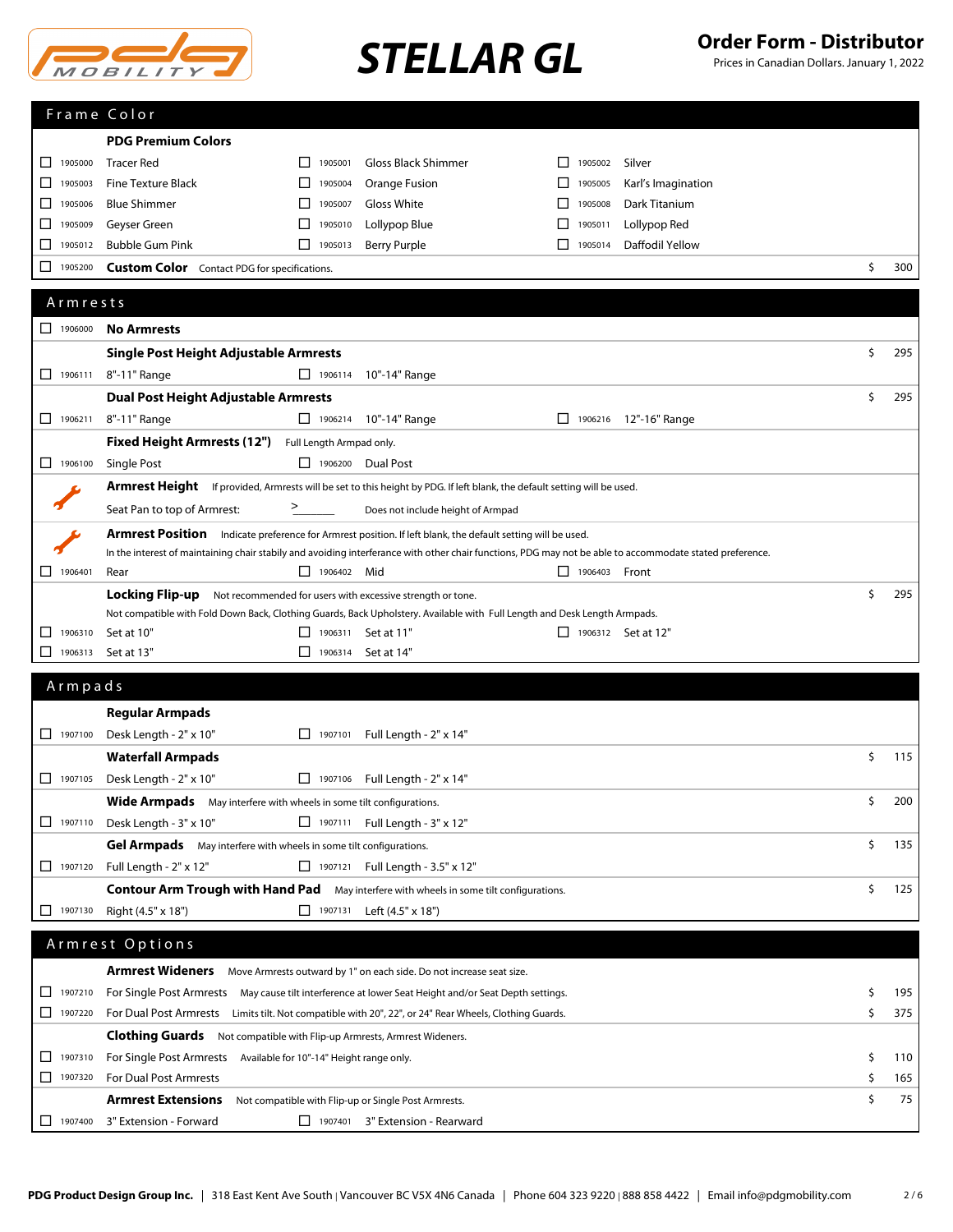

## **STELLAR GL Order Form - Distributor STELLAR GL Canadian Dollars. January 1, 2022**

Prices in Canadian Dollars. January 1, 2022

## S e a t P a n

<sup>1908000</sup> **No Seat Pan**

<sup>1908001</sup> **Solid Aluminum Seat Pan** \$ 135

## Seat Height

| Don't<br>forget |           | Select desired Seat-to-Floor Height STF Height is adjustable within the range of the chosen Subframe Plate (Low/High). |        |     |        |        |        |        |           |        |        |        |        |        |        |
|-----------------|-----------|------------------------------------------------------------------------------------------------------------------------|--------|-----|--------|--------|--------|--------|-----------|--------|--------|--------|--------|--------|--------|
|                 |           |                                                                                                                        |        |     | Low    |        |        |        |           |        |        | High   |        |        |        |
|                 |           | <b>RW</b>                                                                                                              | 13"    | 14" | 15"    | 16"    | 17"    | 18"    | <b>RW</b> | 15"    | 16"    | 17"    | 18"    | 19"    | 20"    |
|                 |           | 12"                                                                                                                    | $\Box$ | □   | □      | □      |        |        | 12"       | $\Box$ | $\Box$ | □      | $\Box$ |        |        |
|                 | Casters   | 16"                                                                                                                    |        |     | □      | □      | $\Box$ | $\Box$ | 16"       |        |        | □      | □      | $\Box$ | □      |
|                 | ৾৾৹       | 20"                                                                                                                    | □      | □   | □      | □      |        |        | 20"       | $\Box$ | $\Box$ | □      | $\Box$ |        |        |
|                 |           | 22"                                                                                                                    |        | □   | $\Box$ | □      | $\Box$ |        | 22"       |        | □      | □      | $\Box$ | $\Box$ |        |
|                 |           | 24"                                                                                                                    |        |     | □      | $\Box$ | $\Box$ | $\Box$ | 24"       |        |        | $\Box$ | □      | $\Box$ | $\Box$ |
|                 |           |                                                                                                                        |        |     |        |        |        |        |           |        |        |        |        |        |        |
|                 |           |                                                                                                                        |        |     | Low    |        |        |        |           |        |        | High   |        |        |        |
|                 | Casters   | <b>RW</b>                                                                                                              | 13"    | 14" | 15"    | 16"    | 17"    | 18"    | <b>RW</b> | 15"    | 16"    | 17"    | 18"    | 19"    | 20"    |
|                 | $\bar{5}$ | 16"                                                                                                                    |        |     | □      | □      | $\Box$ | $\Box$ | 16"       |        |        | □      | $\Box$ | $\Box$ | □      |
|                 |           | 24"                                                                                                                    |        |     | □      | $\Box$ | □      | $\Box$ | 24"       |        |        | □      | $\Box$ | $\Box$ | $\Box$ |
|                 |           |                                                                                                                        |        |     |        |        |        |        |           |        |        |        |        |        |        |

## **Urethane Casters** 8" Casters are compatible only with 16<sup>"</sup> and 24" Rear Wheels. <sup>1911061</sup> 6" x 1.25" Caster size <sup>1911081</sup> 8" x 1.25" Caster size  $\Box$  1911063 6" x 1.50" Caster size  $\Box$  1911063 6" x 1.50" Caster size  $\Box$  1911084 8" x 2.00" Caster size  $\Box$  135 **Pneumatic Casters** 8" Casters are compatible only with 16" and 24" Rear Wheels.  $\Box$  1911161 6" x 1.25" Caster size  $\Box$  110  $\Box$  1911181 8" x 1.25" Caster size  $\Box$  120  $\Box$  1911184 8" x 2.00" Caster size  $\Box$  150 <sup>1911260</sup> *Frog Legs* **6" x 1.50" Aluminum Soft-Roll Casters** \$ 275 <sup>1911400</sup> *Frog Legs* **Suspenison Forks** Not compatible with 12" Rear Wheels. Requires 6" Soft-Roll Caster. \$ 695 **Composite Wheels**  $\Box$  1912012 12" Wheel size  $\Box$  1912016 16" Wheel size  $\Box$  1912020 20" Wheel size <sup>1912022</sup> 22" Wheel size <sup>1912024</sup> 24" Wheel size **Casters** R e a r W h e e l s

| <b>L</b><br>1912022 | 22" Wheel size                  | I I | 1912024 | 24" Wheel size                                                                               |         |         |                                                                                                                                                          |   |     |
|---------------------|---------------------------------|-----|---------|----------------------------------------------------------------------------------------------|---------|---------|----------------------------------------------------------------------------------------------------------------------------------------------------------|---|-----|
|                     | <b>Spoke Wheels</b>             |     |         |                                                                                              |         |         |                                                                                                                                                          | s | 75  |
| □<br>1912120        | 20" Wheel size                  | ΙI  |         | 1912122 22" Wheel size                                                                       | $\perp$ | 1912124 | 24" Wheel size                                                                                                                                           |   |     |
| $\Box$<br>1912224   | 24" Heavy Duty Spoke Wheels     |     |         |                                                                                              |         |         |                                                                                                                                                          | Ś | 350 |
|                     | <b>Rear Wheel Position</b>      |     |         | Indicate Rear Wheel positioning preference. If left blank, the default setting will be used. |         |         |                                                                                                                                                          |   |     |
|                     |                                 |     |         |                                                                                              |         |         | In the interest of maintaining chair stabily and avoiding interferance with other chair functions, PDG may not be able to accommodate stated preference. |   |     |
| □<br>1912401        | Rear                            | H   | 1912402 | Mid                                                                                          | П       | 1912403 | Front                                                                                                                                                    |   |     |
|                     |                                 |     |         |                                                                                              |         |         |                                                                                                                                                          |   |     |
| Axle Type           |                                 |     |         |                                                                                              |         |         |                                                                                                                                                          |   |     |
| $\Box$<br>1913000   | <b>Quick Release Rear Axles</b> |     |         |                                                                                              |         |         |                                                                                                                                                          |   |     |
| □<br>1913010        | <b>Fixed Rear Axles</b>         |     |         |                                                                                              |         |         |                                                                                                                                                          |   |     |
|                     |                                 |     |         |                                                                                              |         |         |                                                                                                                                                          |   |     |
| Rear Tires          |                                 |     |         |                                                                                              |         |         |                                                                                                                                                          |   |     |
|                     |                                 |     |         |                                                                                              |         |         |                                                                                                                                                          |   |     |
| □<br>1914000        | <b>Urethane Tires</b>           |     |         |                                                                                              |         |         |                                                                                                                                                          |   |     |

<sup>1914020</sup> **Pneumatic Tires with Flat-Free Inserts** May result in a finished Seat Height 1/2˝ greater than stated. Not available with Spoke Wheels. \$ 95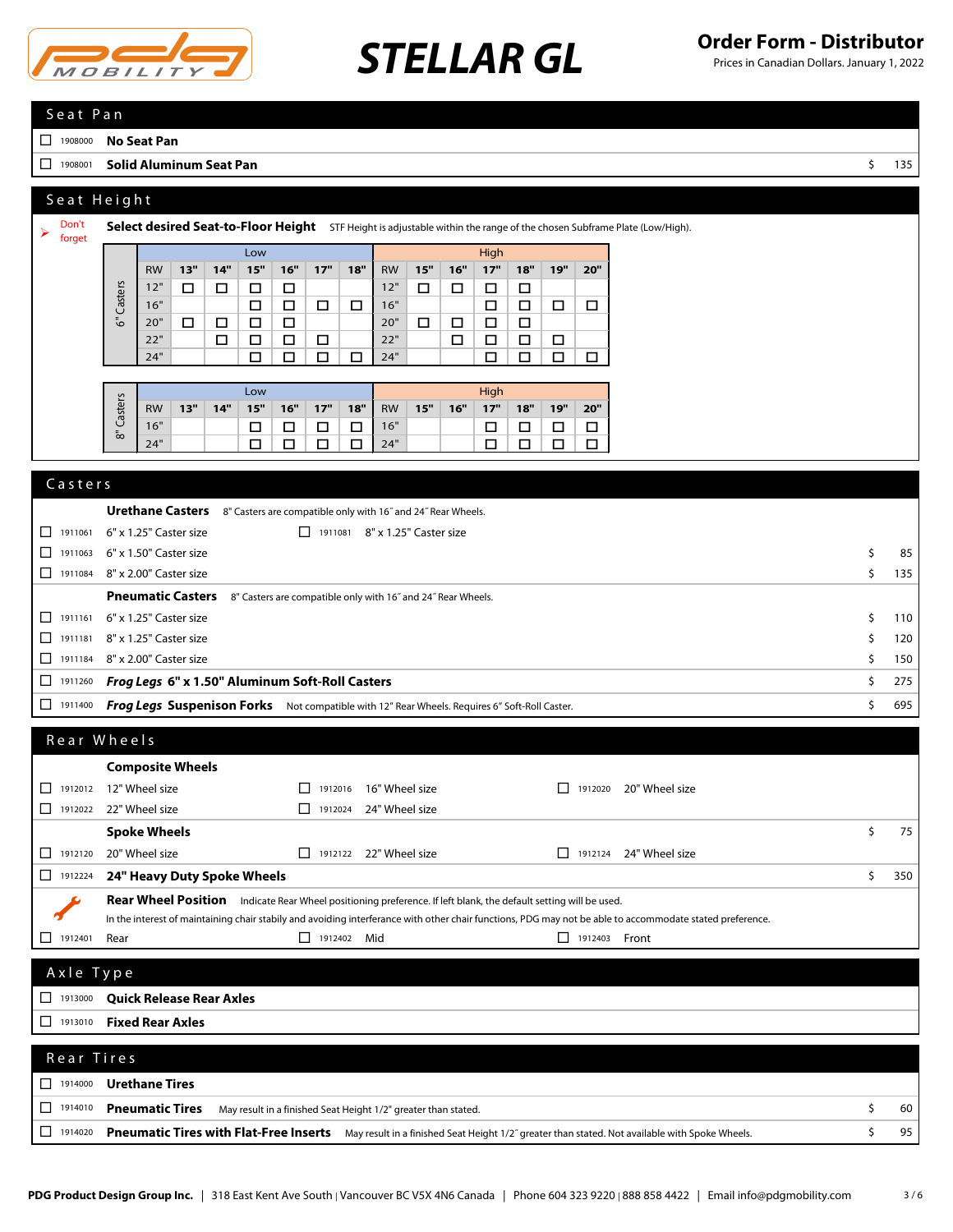

Prices in Canadian Dollars. January 1, 2022

| Handrims<br>Handrims are only available with 20", 22", and 24" Rear Wheels.                                                                                                          |                                  |         |
|--------------------------------------------------------------------------------------------------------------------------------------------------------------------------------------|----------------------------------|---------|
| 1915000<br><b>No Handrims</b>                                                                                                                                                        |                                  |         |
| <b>Standard Aluminum Handrims</b><br>◻<br>1915010                                                                                                                                    |                                  |         |
| <b>Plastic Coated Handrims</b><br>1915020<br>ப                                                                                                                                       | \$                               | 150     |
| Wheel Locks & Brakes                                                                                                                                                                 |                                  |         |
|                                                                                                                                                                                      |                                  |         |
| <b>User Wheel Locks</b><br>1916010                                                                                                                                                   |                                  |         |
| Push to Lock<br>$\Box$ 1916020 Pull to Lock<br>ப<br><b>Attendant Wheel Locks (Push to Lock)</b><br>□<br>1916030                                                                      | \$                               | 85      |
| ◻<br>1916040<br>User & Attendant Wheel Locks Available with 20", 22", or 24" Rear Wheels only. Not compatible with Drum Brakes.                                                      | \$                               | 125     |
| ⊔<br>1916300<br>Drum Brakes Dual trigger activation (right/left side activated independently). Available with 20" Rear Wheels only.                                                  | \$                               | 995     |
|                                                                                                                                                                                      |                                  |         |
| Wheel Lock Options                                                                                                                                                                   |                                  |         |
| $\Box$ 1916100<br>Wheel Lock Extensions Not compatible with Attendant Wheel Lock.                                                                                                    | \$                               | 60      |
| 1916200<br><b>Hill Holders</b><br>Requires Pneumatic Rear Tires with Flat-Free Inserts.                                                                                              | \$                               | 450     |
| Anti-Tippers                                                                                                                                                                         |                                  |         |
| X 1917010<br><b>Rear Anti-Tippers</b> Required Safety Option.                                                                                                                        | \$                               | 75      |
| □<br>1917020                                                                                                                                                                         | \$                               | 795     |
| <b>Front Anti-Tippers</b><br>$\Box$<br>1917030                                                                                                                                       | \$                               | 895     |
| <b>Heavy Duty Rear Anti-Tipper</b><br>Provides additional rearward stability for users with excessive movement. Not compatible with Attendant Wheel Locks, IV Pole, O2 Holder.       |                                  |         |
| Back Posts                                                                                                                                                                           |                                  |         |
|                                                                                                                                                                                      |                                  |         |
| <b>Back Post Style</b><br>$\Box$ 1918010<br>Push Bar Back<br>1918020                                                                                                                 |                                  |         |
| Cane Handle Back Seat Widths of 14"-22" only. Not compatible with Headrest Mounting Plate.<br>Back Post Height Measured from the Seat Pan to the Handle.                             |                                  |         |
| 1918425<br>Short (22")<br>$\Box$ 1918431 Tall (25")                                                                                                                                  |                                  |         |
| <b>Seat to Back Angle</b>                                                                                                                                                            |                                  |         |
| 1919090<br>□<br>Set at 90°<br>$\Box$ 1919098<br>Set at 98°<br>$\perp$<br>1919106 Set at 106°                                                                                         |                                  |         |
| 1919114<br>Set at 114°<br>$\Box$ 1919122 Set at 122°<br>ப                                                                                                                            |                                  |         |
| Back Options                                                                                                                                                                         |                                  |         |
| Angle/Height Adjustable Push Bar Handle Not compatible with Headrest Mounting Plate or Cane Handle Back.                                                                             | \$                               | 150     |
| <b>Button on Outside</b><br>$\Box$ 1919011<br>$\Box$ 1919010<br>Button on Inside                                                                                                     |                                  |         |
| □<br><b>10" Backrest Extension</b><br>1919210<br>Requires the Angle/Height Adjustable Push Bar Handle.                                                                               | \$                               | 195     |
| $\Box$<br>1919212<br><b>Headrest Mounting Plate</b>                                                                                                                                  | \$                               | 95      |
| Not compatible with Backrest Extension, Angle/Height Adjustable Push Bar, Cane Handle Back. Not required if mounting to a solid Back.                                                |                                  |         |
| 1919220<br>ш<br><b>Fold Down Back</b> Not compatible with Reclining Back.                                                                                                            |                                  |         |
| □<br>1919230<br><b>Spring Back Suspension</b> Not compatible with Reclining Back.                                                                                                    | \$                               | 105     |
| □<br>1919240<br><b>Seating Dynamics Dynamic Rocker Back Interface</b>                                                                                                                |                                  | \$2,995 |
| Not compatible with Fold Down Back, Spring Back Suspension, 30° Recline, Cane Handle, Standard Upholstery.<br>Finished Back Post Height is 4" taller than selected Back Post Height. |                                  |         |
| Back Upholstery                                                                                                                                                                      |                                  |         |
| $\Box$ 1920000<br><b>No Back Upholstery</b>                                                                                                                                          |                                  |         |
| <b>Standard Upholstery</b><br>Not available with Cane Handle Back.                                                                                                                   | \$                               | 265     |
| $\Box$ 1920424<br>1920418<br>Short (18" Height)<br>$\Box$ 1920421<br>Regular (21" Height)<br>Tall (24" Height)<br>ப                                                                  |                                  |         |
|                                                                                                                                                                                      | See next page for more options > |         |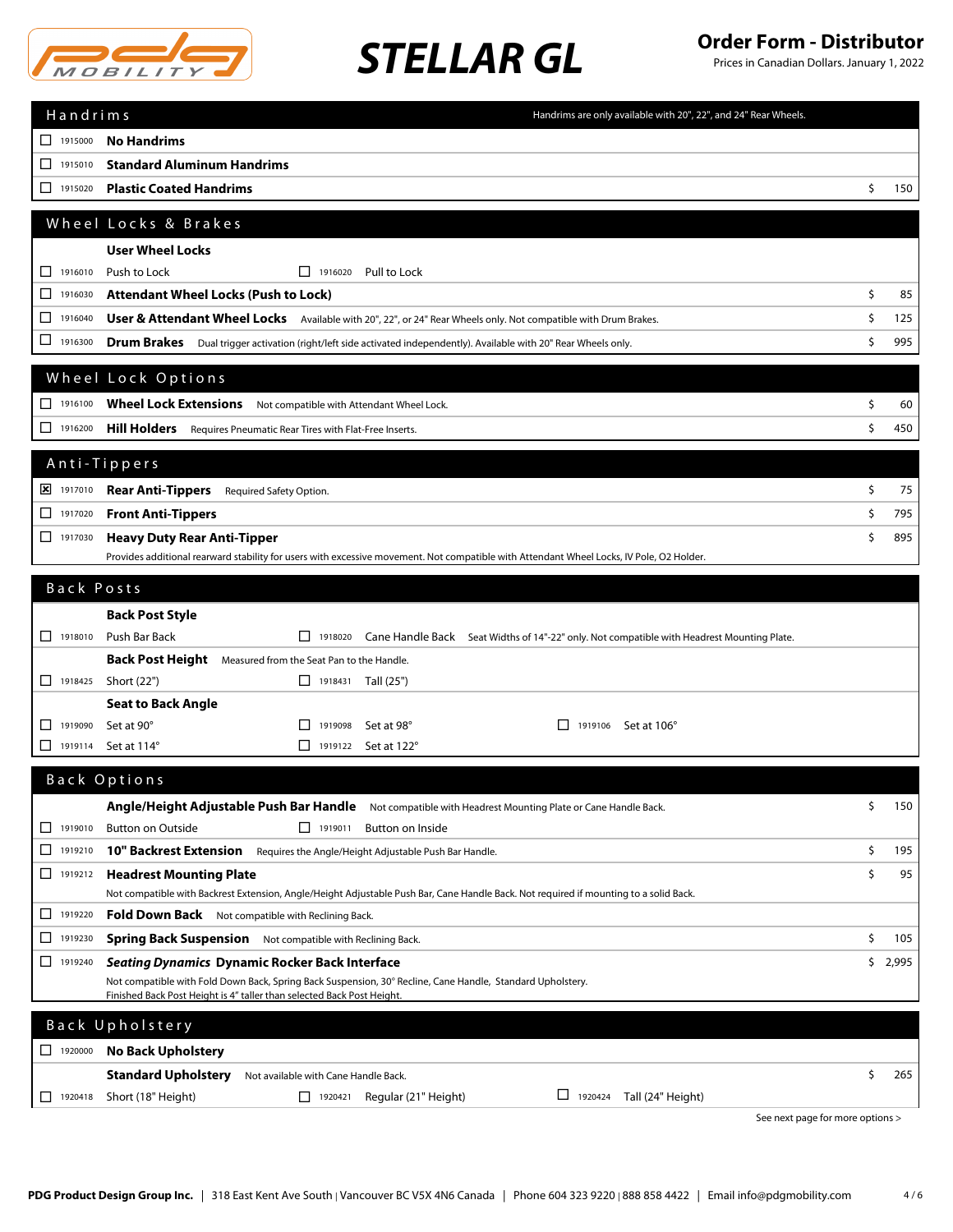

Prices in Canadian Dollars. January 1, 2022

|                | Tension Adjustable Upholstery Height of Upholstery is 16". Not available with Cane Handle Back.                                                                                                                                 |        |             |
|----------------|---------------------------------------------------------------------------------------------------------------------------------------------------------------------------------------------------------------------------------|--------|-------------|
| □<br>1920450   | For 14" to 22" Seat Width                                                                                                                                                                                                       | Ś      | 365         |
| $\Box$ 1920451 | For 24" to 32" Seath Width                                                                                                                                                                                                      | Ś      | 525         |
|                | <b>Position of Upholstery</b><br>Select the desired position of the top of the Upholstery relative to the Seat Pan.                                                                                                             |        |             |
|                | 22" Back Post<br>25" Back Post                                                                                                                                                                                                  |        |             |
|                | <b>19"</b><br>20"<br>21"<br>22"<br>25"<br>17"<br>19"<br>20"<br>21"<br>22"<br>23"<br>17"<br>18"<br>23"<br>24"<br>18"<br><b>Style</b><br>Style                                                                                    | 24"    | 25"         |
|                | Short<br>Short<br>□<br>□<br>□<br>□<br>□<br>□<br>□<br>□<br>□<br>□<br>□<br>□<br>□                                                                                                                                                 | □      | □           |
|                | Regular<br>□<br>□<br>□<br>□<br>$\Box$<br>$\Box$<br>Regular<br>□                                                                                                                                                                 | $\Box$ | $\Box$      |
|                | □<br>□<br>Tall<br><b>Tension Adj</b><br>□<br>□<br>□<br><b>Tension Adj</b><br>□<br>□<br>□<br>□<br>□                                                                                                                              | □<br>□ | $\Box$<br>□ |
|                |                                                                                                                                                                                                                                 |        |             |
|                | Tilt Activation                                                                                                                                                                                                                 |        |             |
|                |                                                                                                                                                                                                                                 |        |             |
|                | <b>Attendant Tilt only</b><br>Select trigger mounting location below. Chairs with 450 lbs Weight Capacity require two tilt triggers (L and R) for tilt activation.                                                              |        |             |
| $\Box$ 1923011 | <b>Right Back Post</b><br>1923012 Left Back Post                                                                                                                                                                                |        |             |
|                | User Tilt only<br>Not available on widths greater than 22". Full Length Arm Pads only. Select trigger mounting location below.                                                                                                  | \$     | 100         |
| $\Box$ 1923021 | <b>Right Armrest</b><br>1923022 Left Armrest                                                                                                                                                                                    |        |             |
|                | Attendant & User Tilt Not available on widths greater than 22". Full Length Arm Pads only. Select trigger mounting locations below.                                                                                             | \$     | 195         |
| 1923031<br>ப   | <b>Right Back Post</b><br>□ 1923032 Left Back Post                                                                                                                                                                              |        |             |
| □<br>1923041   | <b>Right Armrest</b><br>□ 1923042 Left Armrest                                                                                                                                                                                  |        |             |
| ⊔<br>1923110   | <b>Tilt Trigger Extension</b>                                                                                                                                                                                                   | \$     | 50          |
| □<br>1923400   | Power Tilt 250 lbs Weight Capacity. 45° tilt range. Includes 2 batteries for off-chair charging. pdgmobility.com/power-tilt                                                                                                     |        | \$2,095     |
|                | Minimum Seat Width is 16". Power Tilt is compatible with either O2 Holder or IV Pole on the same chair, not both.                                                                                                               |        |             |
|                | Installed on Right side<br>Installed on Left side<br>Toggle Switch<br>$\Box$ 1923421<br>$\boxed{\phantom{1}}$ 1923422                                                                                                           |        |             |
|                | <b>Button Switch</b><br>$\Box$<br>1923431<br>Installed on Right side<br>$\boxed{\phantom{1}}$ 1923432<br>Installed on Left side                                                                                                 |        |             |
|                | Stealth Egg Switch<br>$\Box$<br>1923440<br>Not installed                                                                                                                                                                        |        |             |
|                | Optional for Egg Switch:<br>$\Box$ 1923445<br>Swing Away Mounting Hardware<br>Not compatible with all Headrest makes and models.                                                                                                | \$     | 625         |
|                | Specify Headrest to be used:                                                                                                                                                                                                    |        |             |
|                | Tilt Limit<br>Optional. If no tilt limit is selected, the full tilt range will be available.                                                                                                                                    |        |             |
| 1923220        | $\Box$ 1923230 Set at 30°<br>Set at 20°<br>11323240<br>Set at 40°                                                                                                                                                               |        |             |
| Recline        |                                                                                                                                                                                                                                 |        |             |
|                |                                                                                                                                                                                                                                 |        |             |
| $\Box$ 1923310 | <b>Reclining Backrest (Manual)</b>                                                                                                                                                                                              | \$     | 895         |
|                | 30° maximum recline. Not compatible with Backrest Extension, Cane Handle Back, Spring Back Suspension, Fold Down Back, Tension Adjustable Upholstery.<br>Finished Back Post Height is 3" taller than selected Back Post Height. |        |             |
|                |                                                                                                                                                                                                                                 |        |             |
|                | Front Rigging                                                                                                                                                                                                                   |        |             |
| 1925000        | <b>No Front Rigging</b><br><b>Sector Blocks only</b><br>$\Box$ 1925001                                                                                                                                                          |        |             |
|                | Easy-Out <sup>™</sup> Front Rigging<br>Effortless insertion and removal. No Hanger Bracket remains on frame. pdgmobility.com/easy-out                                                                                           |        |             |
| 1925410<br>□   | Fixed 70°                                                                                                                                                                                                                       | \$     | 95          |
| □<br>1925420   | Universal Angle Adjustable (0°-110°)<br>Set at angle: $>$<br>(use increments of 10°)                                                                                                                                            | \$     | 295         |
|                | Adjust angle by loosening one bolt. Tool-free leg-length adjustment. Front Rigging can interfere with casters in the 90-110° settings.                                                                                          |        |             |
|                | <b>Swing Away Front Rigging</b><br>Legacy Design. Not compatible with Easy-Out.                                                                                                                                                 |        |             |
| 1925130<br>ப   | Swing Away 60°<br>$\Box$ 1925140 Swing Away 70°                                                                                                                                                                                 |        |             |
| 1925200<br>□   | Swing Away Elevating Legrests Includes Calf Pads.                                                                                                                                                                               | Ś      | 375         |
| □<br>1925300   | 1" Offset Hangers for Swing Away                                                                                                                                                                                                | \$     | 75          |
|                |                                                                                                                                                                                                                                 |        |             |
| ⊔<br>1925110   | Standard Plug In 70° Front Rigging Legacy Design. Not compatible with Easy-Out.                                                                                                                                                 |        |             |
| Footplates     |                                                                                                                                                                                                                                 |        |             |
| 1926010<br>□   | <b>Composite Footplates</b>                                                                                                                                                                                                     |        |             |
|                |                                                                                                                                                                                                                                 |        |             |
| 1926020<br>□   | Aluminum Angle Adjustable Footplates                                                                                                                                                                                            | \$     | 165         |

See next page for more options >